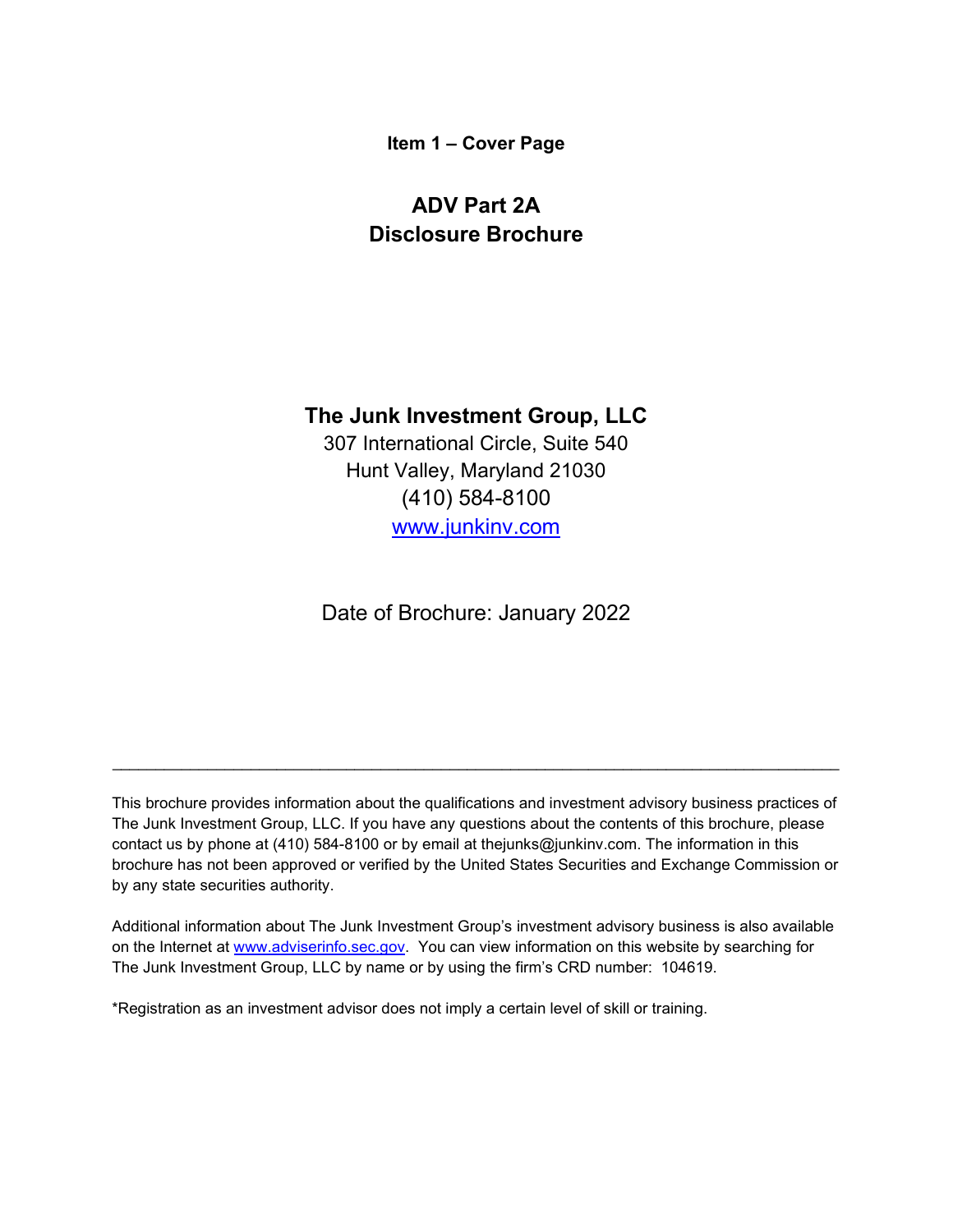#### **Item 2 – Material Changes**

<span id="page-1-0"></span>Since our last annual update that was filed in February 2021, we have made the following material changes to this disclosure brochure:

- We have updated our reported assets under management, please refer to Item 4 Advisory Business for more information.
- We have noted in Item 4, Ownership, that The Junk Investment Group, LLC is owned by Ivan Richard Junk, Cassandra Junk, and Eli Adams.

We will continue to ensure that you receive a summary of material changes, if any, to this and subsequent disclosure brochures within 120 days after our fiscal year ends. Our fiscal year ends on December 31 so you will receive the summary of material changes, if any, no later than April 30 each year. At that time, we will also offer a copy of the most current disclosure brochure. We may also provide other ongoing disclosure information about material changes, as necessary.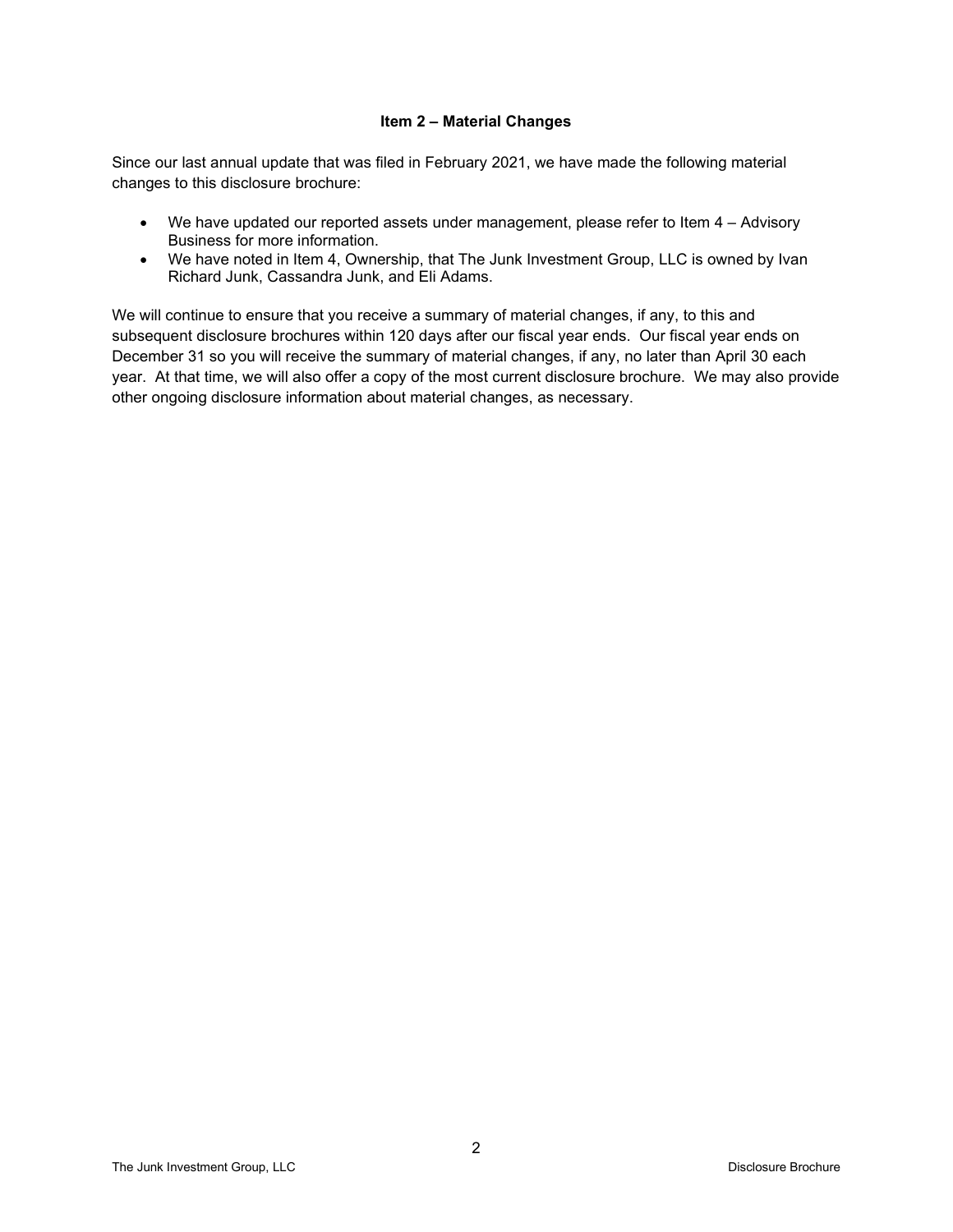| <b>Item 3 - Table of Contents</b> |  |  |  |  |  |
|-----------------------------------|--|--|--|--|--|
|-----------------------------------|--|--|--|--|--|

<span id="page-2-0"></span>

| Item 11 - Code of Ethics, Participation in Client Transactions and Personal Trading  12 |  |
|-----------------------------------------------------------------------------------------|--|
|                                                                                         |  |
|                                                                                         |  |
|                                                                                         |  |
|                                                                                         |  |
|                                                                                         |  |
|                                                                                         |  |
|                                                                                         |  |
|                                                                                         |  |
|                                                                                         |  |
|                                                                                         |  |
|                                                                                         |  |
|                                                                                         |  |
|                                                                                         |  |
|                                                                                         |  |
|                                                                                         |  |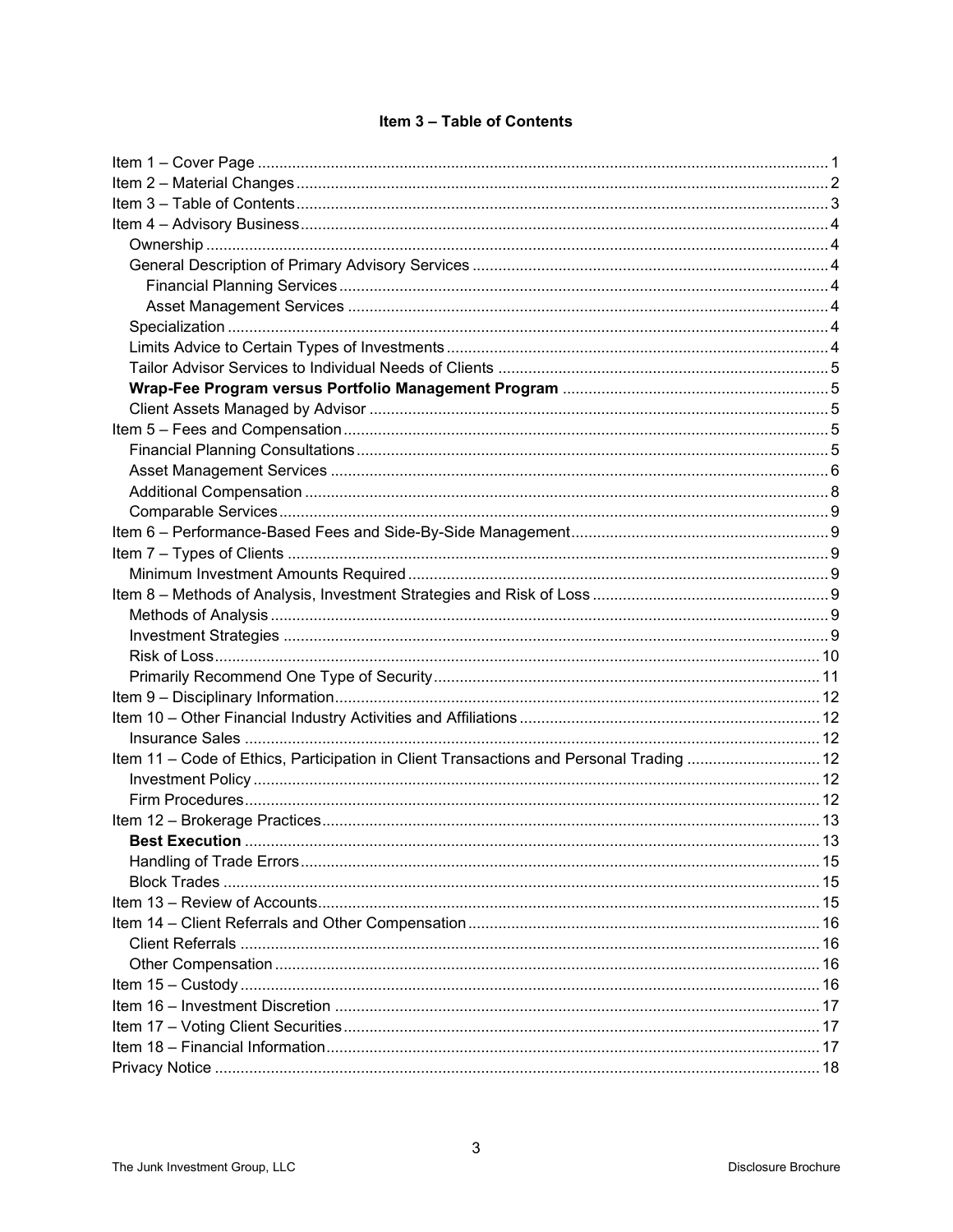#### **Item 4 – Advisory Business**

## <span id="page-3-1"></span><span id="page-3-0"></span>**Ownership**

The Junk Investment Group, LLC ("Advisor") is an investment advisor registered with the Securities and Exchange Commission. The Junk Investment Group, LLC is primarily owned by Ivan Richard Junk, Cassandra Junk, and Eli Adams.

# <span id="page-3-2"></span>**General Description of Primary Advisory Services**

The Junk Investment Group, LLC offers personalized investment advisory services including financial planning consulting and asset management. The following are brief descriptions of our primary services. A detailed description is provided in **Item 5, Fees and Compensation,** so that clients and prospective clients ("clients" or "you") can review the services and description of fees more thoroughly.

## <span id="page-3-3"></span>*Financial Planning Services*

Financial planning can be described as helping [individuals](http://www.businessdictionary.com/definition/individual.html) determine and set their [long-term](http://www.investorwords.com/2885/long_term.html) [financial](http://www.investorwords.com/5572/financial.html) [goals](http://www.investorwords.com/2187/goal.html) through [investments,](http://www.investorwords.com/2599/investment.html) [tax planning,](http://www.investorwords.com/4907/tax_planning.html) [asset allocation,](http://www.investorwords.com/275/asset_allocation.html) [risk management,](http://www.investorwords.com/4304/risk_management.html) [retirement planning](http://www.investorwords.com/6907/retirement_planning.html) and [other](http://www.investorwords.com/1752/estate_planning.html) areas. The [role](http://www.businessdictionary.com/definition/role.html) of a financial planner is to find ways to help clients understand their [overall](http://www.investorwords.com/3267/net_worth.html) financial situation and help them set financial [objectives.](http://www.investorwords.com/3372/objective.html)

The investment advisor representatives (collectively, "we") offer limited financial planning services regarding both investment and non-investment related issues. These services do not involve actively managing your accounts.

## <span id="page-3-4"></span>*Asset Management Services*

We offer asset management services by providing you with continuous and on-going supervision over your accounts. This means that we continuously monitor your account and make trade recommendations for that account when necessary.

## <span id="page-3-5"></span>**Specialization**

We specialize in asset management services. Please see **Item 5, Fees and Compensation**, for additional information.

#### <span id="page-3-6"></span>**Limits Advice to Certain Types of Investments**

We provide investment advice on the following types of investments:

- Exchange-listed securities
- ETFs
- Securities traded over-the-counter
- Variable annuities
- Mutual fund shares

We also offer investment advice on fixed annuities and life insurance. Although we generally limit our investment advice to the listed products, we reserve the right to offer advice on any investment product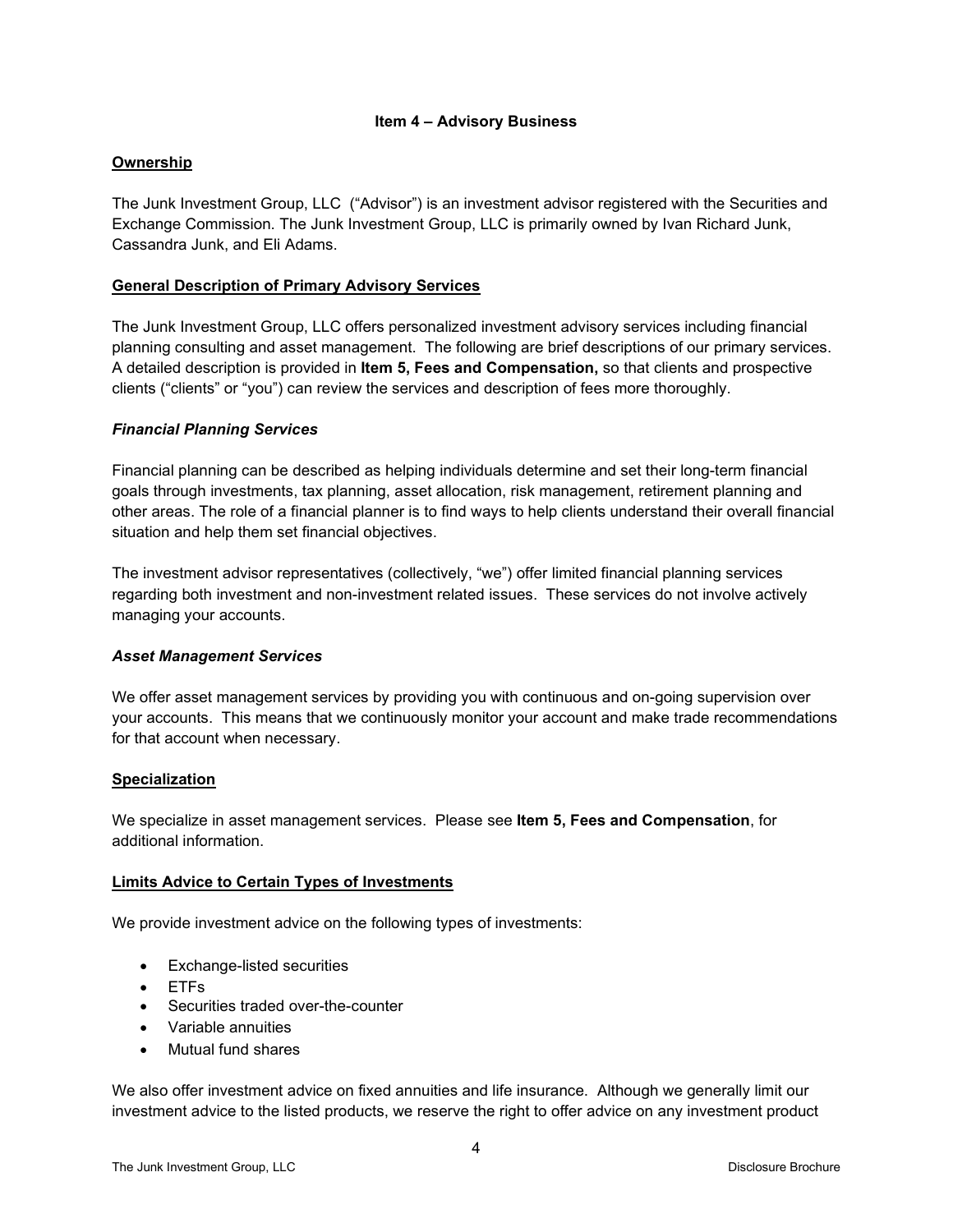that may be suitable for each client's specific circumstances, needs, goals and objectives. Please also see **Item 5, Fees and Compensation**, for additional information about portfolio holdings in managed accounts

Please refer to **Item 8, Methods of Analysis, Investment Strategies and Risk of Loss** for more information.

## <span id="page-4-0"></span>**Tailor Advisor Services to Individual Needs of Clients**

Our services are always provided based on your specific needs. You have the ability to impose restrictions on your accounts, including specific investment selections and sectors. However, we will not enter into an investment advisor relationship with a prospective client whose investment objectives may be considered incompatible with our investment philosophy or strategies or where the prospective client seeks to impose unduly restrictive investment guidelines.

## <span id="page-4-1"></span>**Wrap-Fee Program versus Portfolio Management Program**

In traditional management programs, advisory services are provided for a fee but transaction services are billed separately on a per-transaction basis. In wrap-fee programs, advisory services and transaction services are provided for one fee. The Advisor offers a Wrap-Fee management program.

In a Wrap Fee program, Client understands that the firm and its investment advisor representatives have a conflict of interest. In the Wrap Fee Program, the firm pays the transactions fees charged by Schwab for trade activity in the account. The amount of these transaction fees will vary based on the frequency of the trading within the Client accounts. The firm and its investment advisor representative will have lower trading costs if there are fewer trades in the Client accounts. Thus, the firm and its investment advisor representatives have an economic incentive to place fewer trades in the Client accounts, which is a conflict of interest. Additionally, individual stocks and ETFs have a lower transaction fee than mutual funds. Therefore, the firm and its investment advisor representatives have an economic incentive to recommend stocks and ETFs over mutual funds, which may be a conflict of interest.

## <span id="page-4-2"></span>**Client Assets Managed by Advisor**

The amount of client assets managed by us totaled \$490,977,691 as of December 31, 2021, all managed on a non-discretionary basis.

## **Item 5 – Fees and Compensation**

<span id="page-4-3"></span>In addition to the information provided in **Item 4, Advisory Business**, this section provides details regarding our services along with descriptions of each service's fees and compensation arrangements.

# <span id="page-4-4"></span>*Financial Planning Consultations*

If requested by you, the investment advisor representatives ("representatives") (collectively, "we" or "our") may provide financial planning consulting services (including investment and non-investment-related matters) on a fixed fee basis. Financial planning consulting fees begin at a minimum of \$1,000, calculated at a \$250 hourly rate. Fees are dependent upon the level and scope of the services required, and the representatives rendering the service(s). Before we can begin providing services, you must enter into a Financial Planning Consulting Agreement ("Agreement") with us setting forth the terms and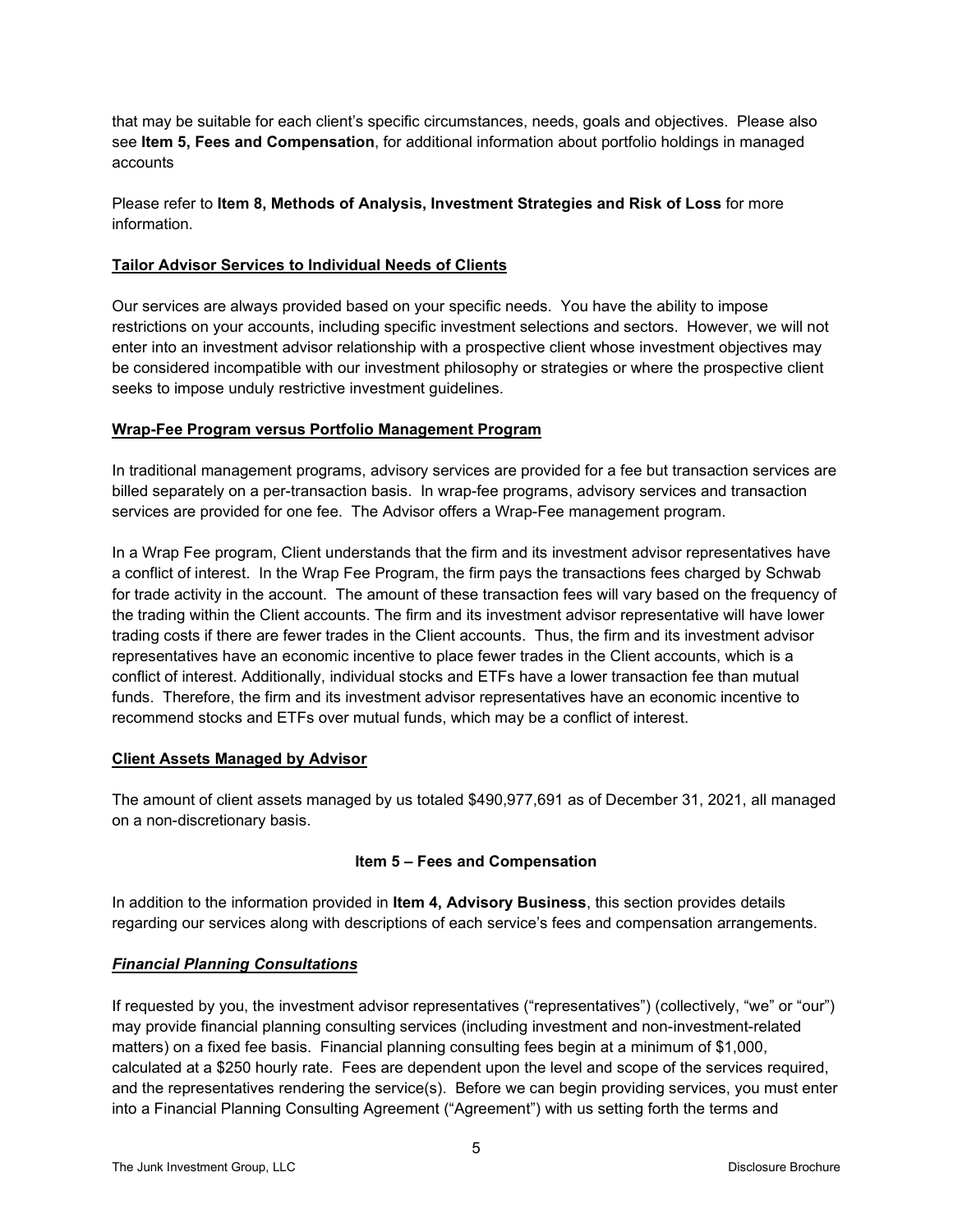conditions of the engagement, the scope of the services to be provided and the fees charged. We require one-half of the quoted fee at the time services begin with the remaining balance due after the services have been provided. All work is completed for the stated fixed fee unless there is a change in the scope of services requested. If there is a change in the scope of services, a new Financial Planning Consulting Agreement must be executed.

A copy of this Disclosure Brochure is provided to you prior to signing the Agreement. If you have not received a copy of this Disclosure Brochure at least 48 hours prior to signing the Agreement, you have five business days from the date of signing the Agreement to terminate our services without penalty. Upon oral notice, termination is effective immediately and any fee paid is fully refunded. After five business days have passed, you are responsible for our time expended to the effective date of termination. We calculate our fees at \$250 per hour for services rendered prior to the date of termination. All unearned fees are refunded to you. Any fees due in addition to the prepaid retainer are due upon receipt of our detailed billing statement.

We rely on the information provided by you. Therefore, it is very important that the information you provide is complete and accurate. We are not responsible for verifying the information supplied by you or by your other professionals. Our services do not include legal or tax advice. You are urged to work closely with your attorney, accountant or other professionals regarding your financial and personal situation. If you request it, we may recommend the services of other professionals to help you implement any advice or recommendations but you are not obligated to engage the services of anyone we recommend. You retain absolute authority over all implementation decisions and are free to accept or reject any recommendation from us.

In addition, you should notify us if there is ever a change in your financial situation or investment objectives so that we can review our previous recommendations and/or services.

## <span id="page-5-0"></span>*Asset Management Services*

We offer asset management services that can include, but are not limited to, the following:

- Providing ongoing review of all your investment accounts and asset positioning
- Preparing quarterly reports showing the current value of all monitored assets and listing any recommended changes based upon a quarterly review
- Holding periodic meetings as necessary to review the positioning of various investments
- Conducting periodic phone conversations initiated by us and/or you pertaining to investment matters

Services also include the financial planning consulting services previously described at no additional charge.

We recommend that your assets be maintained in a brokerage account established at Schwab or in an account held directly at an insurance company. See, **Additional Compensation**, below and **Item 12, Brokerage Practices**, elsewhere in this Disclosure Brochure. The qualified account custodian maintains custody of your funds and securities. We do not act as custodian and do not have direct access to your funds and securities except to have advisory fees deducted from your account and paid to us with your prior written authorization.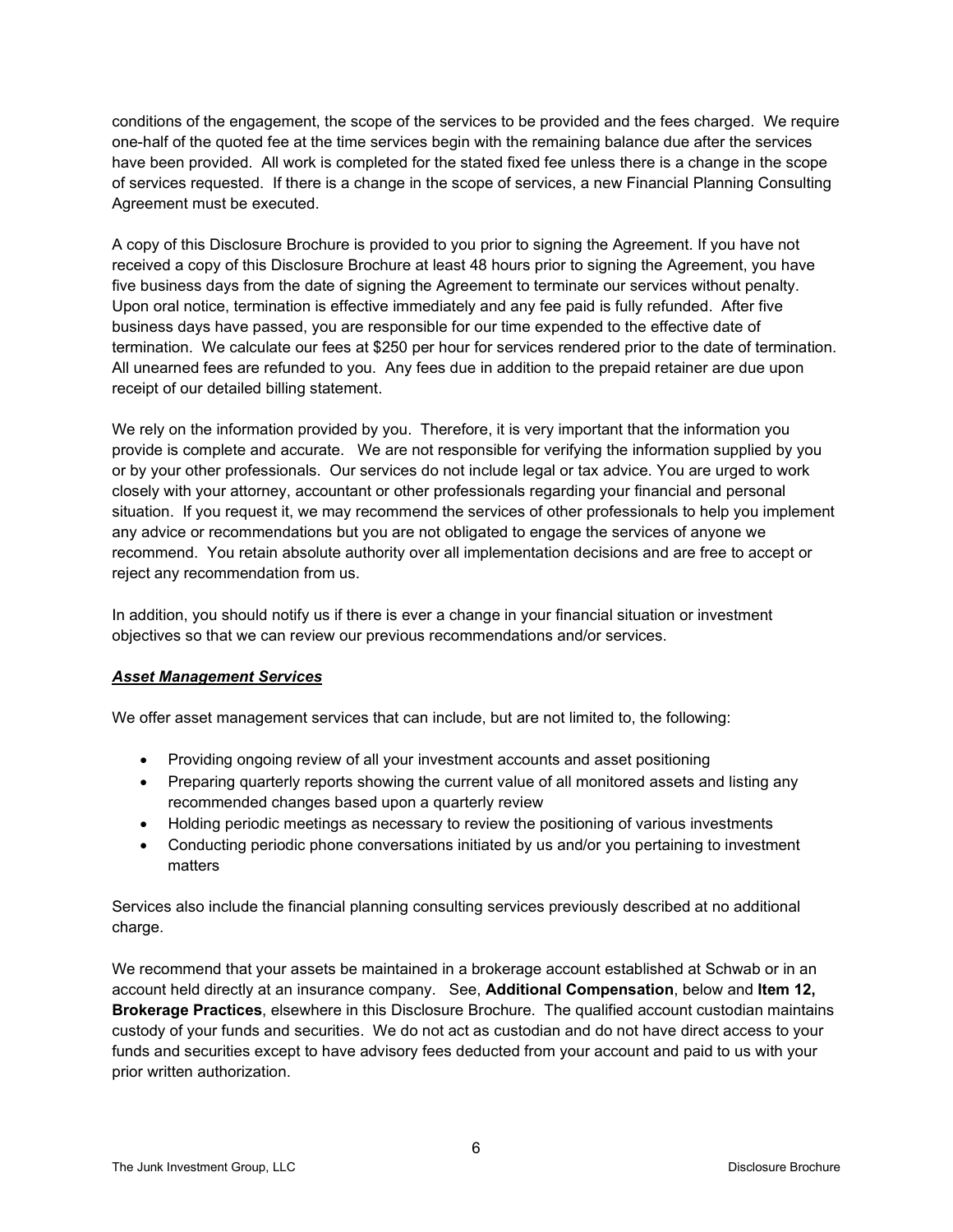You authorize us to have trading authorization on your accounts but we provide management services only on a non-discretionary basis. See **Item 16, Investment Discretion**, for additional discussion on non-discretionary authority.

We charge for these services based on a percentage of the assets under management. Currently, we recommend that you primarily allocate investment management assets among various mutual funds, the investment sub-divisions that may comprise a variable insurance product owned by you, ETFs, and/or, to a much lesser extent, individual equities, on a non-discretionary basis, in accordance with your designated investment objective(s). Fees are calculated annually as follows:

| <b>Total Portfolio Value</b> | Fee Rate |
|------------------------------|----------|
| To \$499,999                 | 1.00%    |
| \$500,000 to \$749,999       | 0.95%    |
| \$750,000 to \$999,999       | 0.85%    |
| \$1,000,000 to \$1,499,999   | $0.80\%$ |
| Over \$1,500,000             | 0.75%    |

There is a minimum fee of \$300 per quarter. Our annual management fee is calculated as of the value of your assets on the last business day of the previous calendar year. Our fee is paid in advance in four equal quarterly payments (January 1, April 1, July 1 and October 1). Some clients may be charged alternative fees due to contracting for services using previously existing fee schedules.

We begin charging fees at the start of the1 $st$  new calendar quarter after the investments are placed. The annual management fee is then calculated based on the initial portfolio value. Prior to entering into a fee arrangement, our representatives work with you on fact finding, risk tolerance, presentation and implementation.

The only compensation received by The Junk Investment Group for asset management services is the annual fee as specified in the client's advisory services agreement. The Junk Investment Group receives no other forms of compensation in connection with providing asset management services.

Fees are recalculated once each year based on the value of your assets on the last business day of the previous calendar year. You are notified in writing by March of each year by way of a Fee Notification Statement of the updated fee for the coming year. The updated fee is billed in four equal quarterly payments (April 1, July 1, October 1, and January 1 of the subsequent year).

Fees are negotiable. There is a minimum fee of \$300 per quarter per client. For new clients, we require a \$750,000 aggregate account minimum. However, in our sole discretion, we may waive the quarterly fee or new client account minimum and/or charge a lesser investment management fee based upon certain criteria (i.e., anticipated future earning capacity, anticipated additional assets, dollar amount of assets to be managed, related accounts, account composition, etc.).

Fees are due and payable within 30 days of receiving our fee invoice, although you also have the option to have fees automatically deducted from an existing investment account. If you choose to have the fee automatically deducted, you are required to provide the account custodian with written authorization to deduct the fees from the account and pay them to us. This authorization is included in the application to open an account. At least quarterly, you receive an account statement from your account custodian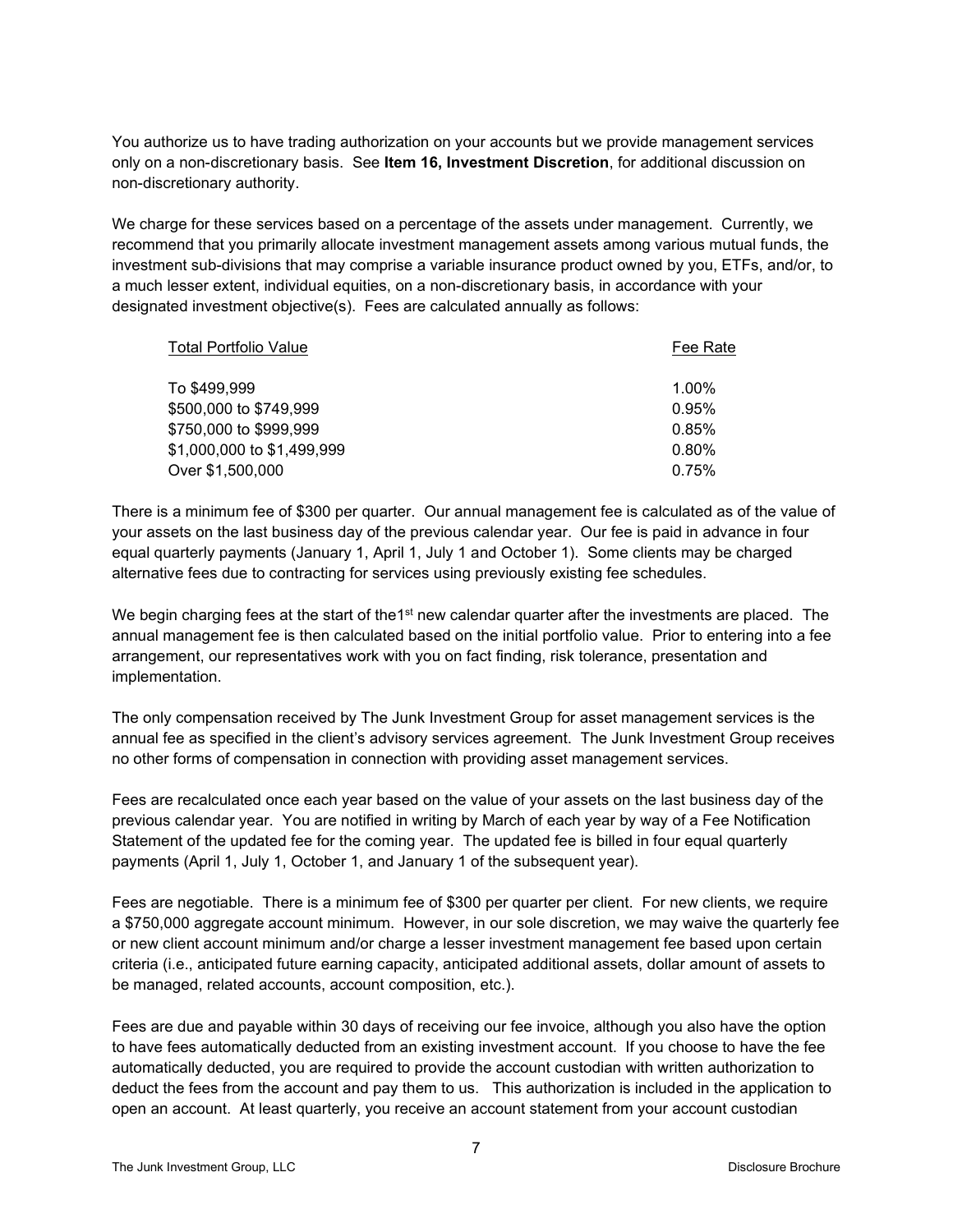detailing transactions in your account, including advisory fees charged. You should review the account statements received from the account custodian and verify that appropriate advisory fees are being deducted. The custodian does not verify the accuracy of the advisory fees deducted.

Schwab or other qualified custodians may charge separate custody fees directly to you. We do not receive any portion of the fees from either the custodian or from you. In addition, you may incur certain charges imposed by third parties other than us in connection with investments made through your account, including, but not limited to, variable annuity fees and surrender charges and IRA and qualified retirement plan fees. Our management fees are separate and distinct from the fees and expenses charged by investment company securities that may be recommended to you. Descriptions of these fees and expenses are available in each security prospectus.

A copy of this disclosure Brochure is provided to you before signing the Investment Advisory Retainer Agreement ("Agreement"). The Agreement remains in effect until terminated by either party. If you have not received a copy of this Disclosure Brochure at least 48 hours prior to signing the Agreement, you have five business days from the date you sign to terminate our services without penalty.

Management services can be terminated by either party by providing written notice to the other. Termination is effective immediately. You are responsible for our time expended to the effective date of termination. Time expended is calculated on a pro-rated basis of time elapsed in the quarter. Upon request, the balance (if any) of unearned fees is refunded to you.

## <span id="page-7-0"></span>**Additional Compensation**

You have sole discretion about whether to contract for our services. In addition, you have sole discretion about whether to implement any recommendations made by us. If you do decide to implement our recommendations with us, we take any actions and implement any transactions required. If you do not decide to work with us, you are responsible for taking any actions or implementing any transactions required and you are free to select any broker/dealer and/or insurance agent to implement our recommendations.

We are also independently licensed as insurance agents and sell insurance products to clients. We can earn commissions when selling insurance products in this separate capacity. This is a conflict of interest, since any commissions earned could be in addition to advisory fees earned in our capacity as investment advisor representatives.

Please see **Item 10, Other Financial Activities and Affiliations**, and **Item 12, Brokerage Practices**, for additional discussion on these conflicts of interest.

From time to time, we may receive expense reimbursement for travel and/or marketing expenses from distributors of investment and/or insurance products. Travel expense reimbursements are typically a result of attendance at due diligence and/or investment training events hosted by product sponsors. Marketing expense reimbursements are typically the result of informal expense sharing arrangements in which product sponsors may underwrite costs incurred for marketing such as advertising, publishing and seminar expenses. Although receipt of these travel and marketing expense reimbursements are not predicated upon specific sales quotas, the product sponsor reimbursements are typically made by those sponsors for whom sales have been made or sales are anticipated to be made. The investment advisor representatives endeavor at all times to put your interests first as a part of our fiduciary duty. However, you should be aware that receiving additional compensation through nominal sales awards, expense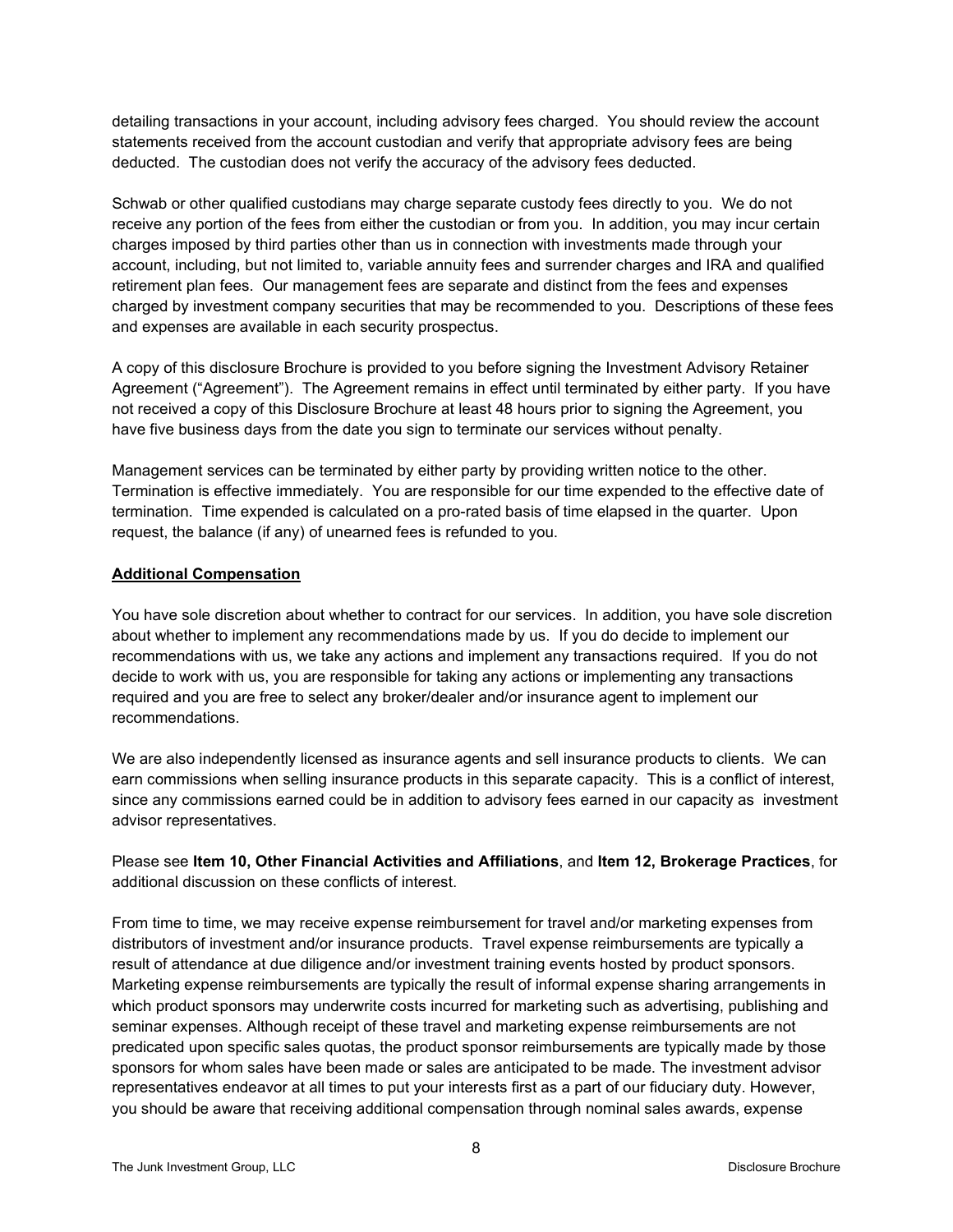reimbursements, etc. creates a conflict of interest that may impact the judgment of our representatives when making advisory recommendations.

#### <span id="page-8-0"></span>**Comparable Services**

We believe our fees for advisory services are reasonable with respect to the services provided and the fees charged by other investment advisors offering similar services. However, lower fees for comparable services may be available from other sources.

#### **Item 6 – Performance-Based Fees and Side-By-Side Management**

<span id="page-8-1"></span>Performance-based fees are defined as fees based on a share of capital gains on or capital appreciation of the assets held in a client's account. We do not receive performance-based fees.

#### **Item 7 – Types of Clients**

<span id="page-8-2"></span>Investment advice is provided to the following types of clients:

- Individuals (including high-net worth individuals)
- Trusts, estates, or charitable organizations

#### <span id="page-8-3"></span>**Minimum Investment Amounts Required**

There is a minimum fee of \$1,000 for financial planning consulting services.

We require a \$750,000 aggregate account minimum for new clients to establish a managed account. We charge a minimum quarterly fee of \$300 per client on managed accounts. However, in our sole discretion, we may waive the quarterly fee or new client account minimum and/or charge a lesser investment management fee based upon certain criteria (i.e., anticipated future earning capacity, anticipated additional assets, dollar amount of assets to be managed, related accounts, account composition, etc.).

## **Item 8 – Methods of Analysis, Investment Strategies and Risk of Loss**

#### <span id="page-8-5"></span><span id="page-8-4"></span>**Methods of Analysis**

We use an objective based approach to investment analysis. Our portfolios are composed of equity based Mutual Funds and Exchange Traded Funds to create customized portfolios based upon each client's investment objectives and risk tolerances. Individual investment vehicles are selected to meet the client's objective based on the fund family's general reputation, the reasonableness of the internal expense ratio, and the consistency of performance over the long term

#### <span id="page-8-6"></span>**Investment Strategies**

We use the following strategies when implementing investment advice to clients:

• Long term purchases (securities held at least a year)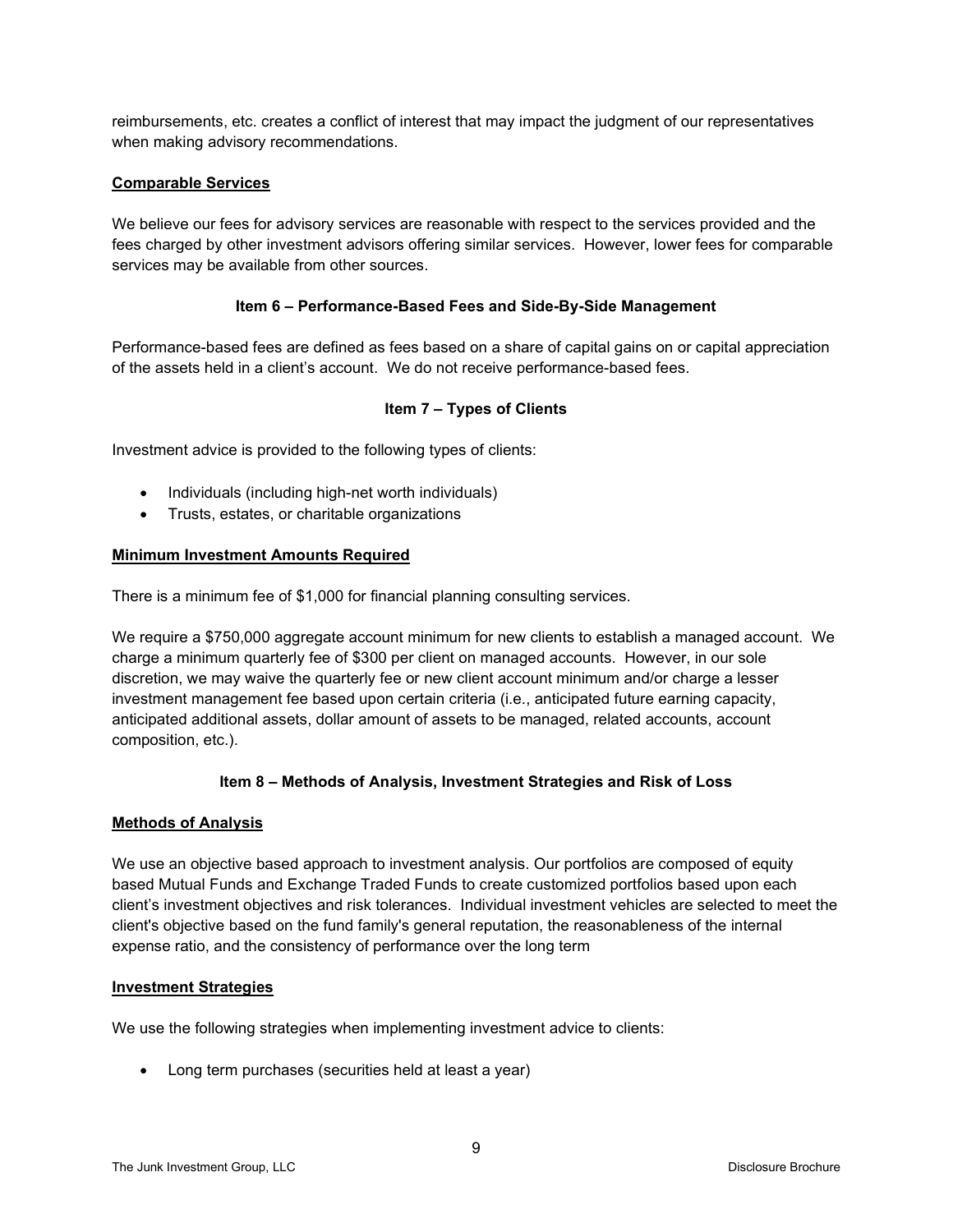• Margin transactions (Investor pays for part of the purchase and borrows the rest from a brokerage firm; e.g., investor buys \$5,000 worth of stock in a margin account by paying for \$2,500 and borrowing \$2,500 from a brokerage firm. Clients cannot borrow stock from Advisor.)

Our investment strategy does not attempt to time the market.

We gather information from financial newspapers and magazines, research materials prepared by others, corporate rating services, annual reports, prospectuses and filings with the Securities and Exchange Commission and company press releases.

## <span id="page-9-0"></span>**Risk of Loss**

Investing in securities involves a risk of loss that you should be prepared to bear, including loss of your original principal. You should be aware that past performance of any security is not necessarily indicative of future results. Therefore, you should not assume that future performance of any specific investment or investment strategy will be profitable. We do not provide any representation or guarantee that your goals will be achieved. Further, depending on the different types of investments, there may be varying degrees of risk:

- Market Risk. Either the market as a whole, or the value of an individual company, goes down, resulting in a decrease in the value of client investments. This is referred to as systemic risk.
- Equity (Stock) Market Risk. Common stocks are susceptible to fluctuations and to volatile increases/decreases in value as their issuers' confidence in or perceptions of the market change. Investors holding common stock (or common stock equivalents) of any issuer are generally exposed to greater risk than if they hold preferred stock or debt obligations of the issuer.
- Company Risk. There is always a certain level of company or industry specific risk when investing in stock positions. This is referred to as non-systemic risk and can be reduced through appropriate diversification. There is the risk that a company may perform poorly or that its value may be reduced based on factors specific to it or its industry (e.g., employee strike, unfavorable media attention).
- Options Risk. Options on securities may be subject to greater fluctuations in value than investing in the underlying securities. Purchasing and writing put or call options are highly specialized activities and involve greater than ordinary investment risk. Puts and calls are the right to sell or buy a specified amount of an underlying asset at a set price within a set time.
- Fixed Income Risk. Investing in bonds involves the risk that the issuer will default on the bond and be unable to make payments. In addition, individuals depending on set amounts of periodically paid income face the risk that inflation will erode their spending power. Fixed-income investors receive set, regular payments that face the same inflation risk.
- ETF and Mutual Fund Risk. ETF and mutual fund investments bear additional expenses based on a pro-rata share of operating expenses, including potential duplication of management fees. The risk of owning an ETF or mutual fund generally reflects the risks of owning the underlying securities held by the ETF or mutual fund. Clients also incur brokerage costs when purchasing ETFs.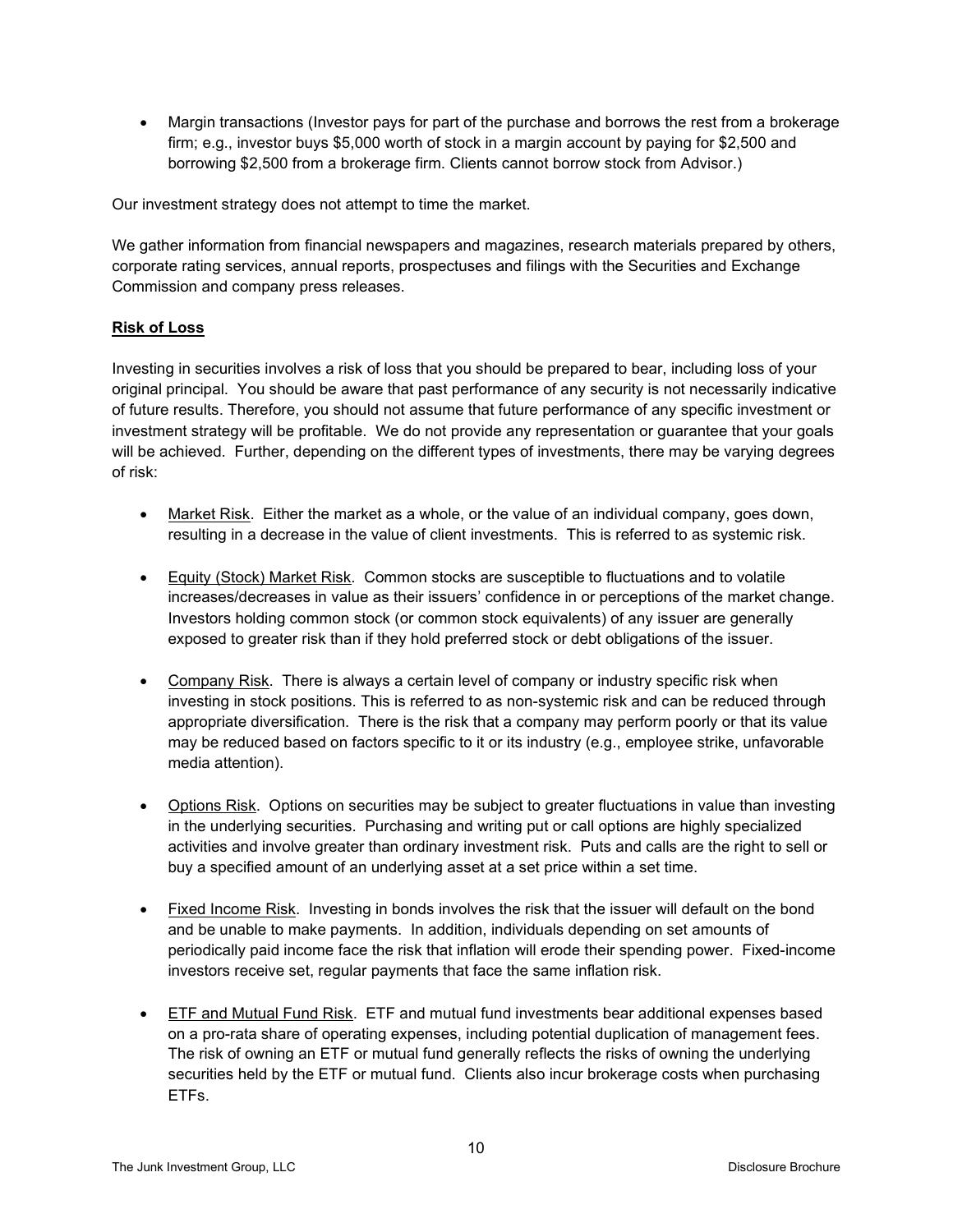- Management Risk. Your investments also vary with the success and failure of our investment strategies, research, analysis and determination of portfolio securities. If our strategies do not produce the expected returns, the value of your investments will decrease.
- Margin Risk. When you purchase securities, you may pay for the securities in full or borrow part of the purchase price from your account custodian or clearing firm. If you borrow part of the purchase price then you are engaging in margin transactions and there is risk involved with this. The securities held in your margin account are collateral for the custodian or clearing firm that loaned you the money. If those securities decline in value, then the value of the collateral supporting your loan also declines. As a result, the brokerage firm is required to take action in order to maintain the necessary level of equity in your account. The brokerage firm may issue a margin call and/or sell other assets in your account.

It is important that you fully understand the risks involved in trading securities on margin, including:

- You can lose more funds than you deposit in your margin account
- The account custodian or clearing firm can force the sale of securities or other assets in your account
- The account custodian or clearing firm can sell your securities or other assets without contacting you
- You are not entitled to choose which securities or other assets in your margin account may be liquidated or sold to meet a margin call
- The account custodian or clearing firm may move securities held in your cash account to your margin account and pledge the transferred securities
- The account custodian or clearing firm can increase its "house" maintenance margin requirements at any time and is not required to provide you advance written notice
- You are not entitled to an extension of time on a margin call

Please note that we recommend trading on margin in very few circumstances and only to high net-worth individuals.

#### <span id="page-10-0"></span>**Primarily Recommend One Type of Security**

We primarily recommend investing in equity backed securities for long term investment horizons. Investing primarily in equities carries the following risks:

- Market Risk
- Equity (Stock) Market Risk
- Company Risk
- ETF and Mutual Fund Risk
- Management Risk

Additionally, we primarily use equity mutual funds and ETFs as our investment vehicles. These same risks as listed above apply to this method of investing.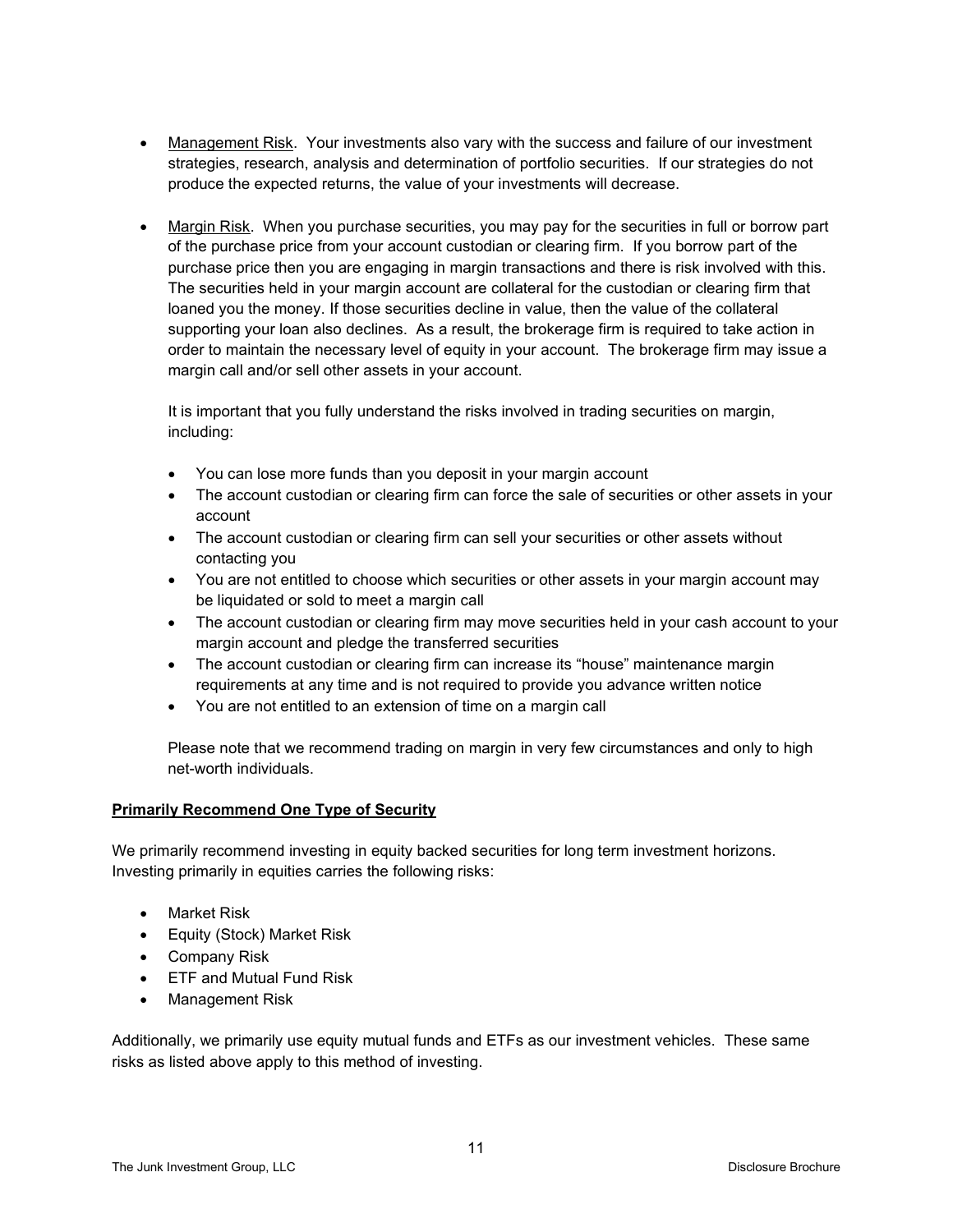## **Item 9 – Disciplinary Information**

<span id="page-11-0"></span>We have no legal or disciplinary events that are material to your evaluation of our business or the integrity of our management. Therefore, this item is not applicable to our brochure.

#### **Item 10 – Other Financial Industry Activities and Affiliations**

<span id="page-11-1"></span>We are not and do not have a related person that is:

- A broker/dealer, municipal securities dealer or government securities dealer or broker
- An investment company or other pooled investment vehicle (including a mutual fund, closed-end investment company, unit investment trust, private investment company or "hedge fund," and offshore fund)
- A futures commission merchant, commodity pool operator or commodity trading advisor
- A banking or thrift institution
- An insurance company or agency
- A lawyer or law firm
- Real estate agent or broker
- Banking or thrift institution
- A pension consultant
- A sponsor or syndicator of limited partnerships

We are an independent registered investment advisor and investment advisor representatives and only provide investment advisory services. We are not engaged in any other business activities and offer no other services except those described in this Disclosure Brochure. However, while we do not sell products or services other than investment advice, we may sell other products or provide services outside of our role as investment advisor representatives.

#### <span id="page-11-2"></span>**Insurance Sales**

We are also independently licensed to sell insurance products through various insurance companies. When acting in this capacity, we may receive fees or commissions for selling these products. You are under no obligation to direct insurance transactions to insurance companies with which we may be licensed. Suitable insurance and investment products may be available from other companies.

## **Item 11 – Code of Ethics, Participation in Client Transactions and Personal Trading**

#### <span id="page-11-4"></span><span id="page-11-3"></span>**Investment Policy**

None of our representatives may effect for themselves or for their immediate family (i.e., spouse, minor children) any transactions in a security which is being actively purchased or sold, or is being considered for purchase or sale, on behalf of any of our clients, unless in accordance with the following firm procedures.

#### <span id="page-11-5"></span>**Firm Procedures**

In order to implement our investment policy, the following procedures have been put into place with respect to us and our representatives: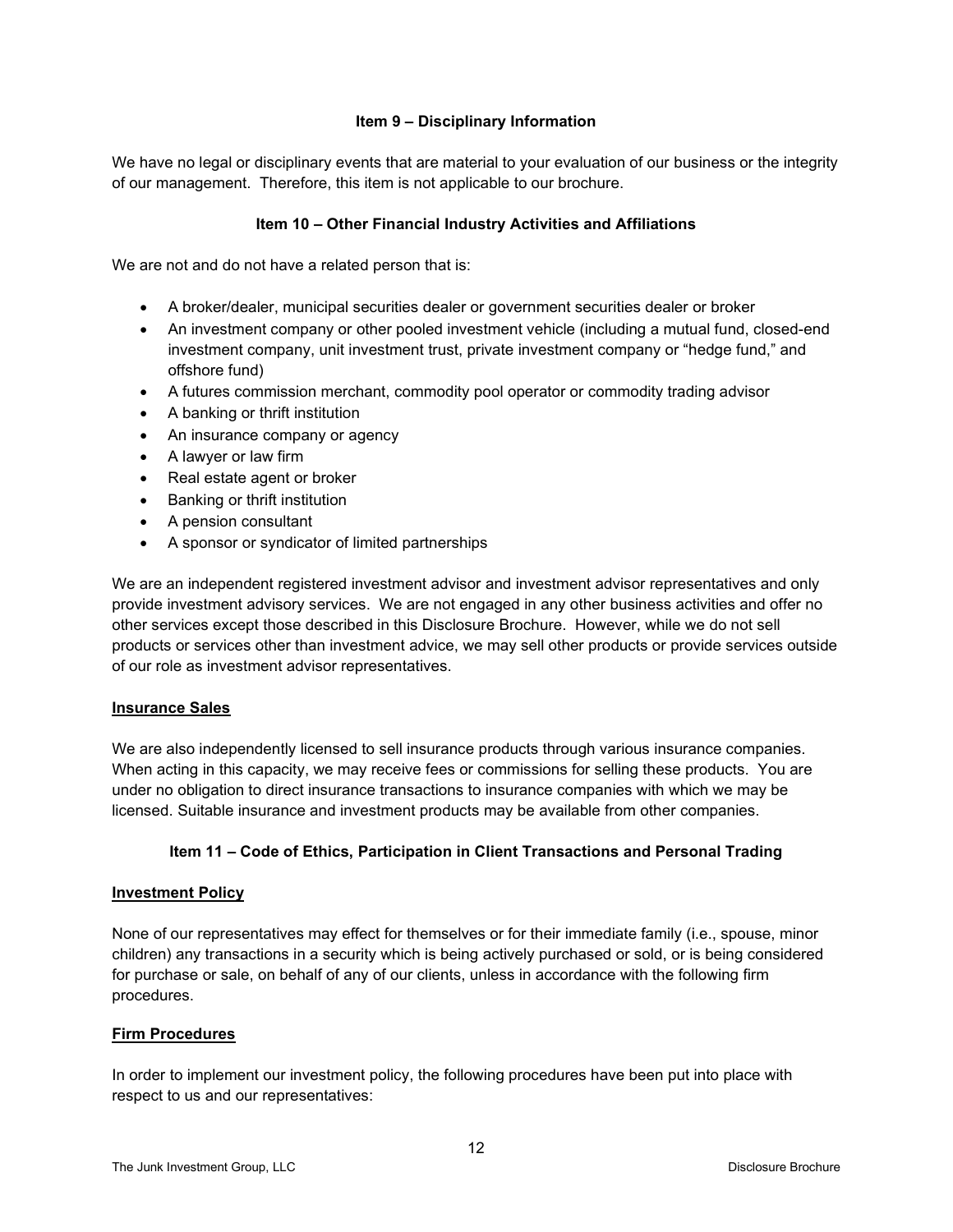- (1) If we are purchasing or considering for purchase any security on behalf of our client, no representative may transact in that security prior to the client purchase having been completed by us, or until a decision has been made not to purchase the security on behalf of the client; and
- (2) If we are selling or considering the sale of any security on behalf of our client, no representative may transact in that security prior to the sale on behalf of the client having been completed by us, or until a decision has been made not to sell the security on behalf of the client.

## **Exceptions**

- (1) This investment policy has been established recognizing that some securities being considered for purchase and sale on behalf of our clients trade in sufficiently broad markets to permit transactions to be completed without any appreciable impact on the markets of the securities. Under certain circumstances, exceptions may be made to the policies stated above. Records of these trades, including the reasons for the exceptions, are maintained with our records in the manner set forth above.
- (2) Open-end mutual funds and/or the investment subdivisions which may comprise a variable insurance product are purchased or redeemed at a fixed net asset value price per share specific to the date of purchase or redemption. As such, transactions in mutual funds and/or variable insurance products by advisory representatives are not likely to have an impact on the prices of the fund shares in which clients invest and are therefore not prohibited by our investment policy and procedures.

According to the *Investment Advisers Act of 1940*, an investment advisor is considered a fiduciary. As a fiduciary, it is an investment advisor's responsibility to provide fair and full disclosure of all material facts. In addition, an investment advisor has a duty of utmost good faith to act solely in the best interest of each client. We and our representatives have a fiduciary duty to all clients. We have established a Code of Ethics, which all advisory representatives must read and then execute an acknowledgement agreeing that they understand and agree to comply with our Code of Ethics. The fiduciary duty of our representatives to clients is considered the core underlying principle for our Code of Ethics and represents the expected basis for all dealings with clients. We have the responsibility to make sure that the interests of clients are placed ahead of our representatives' own investment interests. All representatives will conduct business in an honest, ethical, and fair manner. All representatives will always comply with all federal and state securities laws. Full disclosure of all material facts and conflicts of interest will be provided to clients prior to services being conducted. All advisory representatives have a responsibility to avoid circumstances that might negatively affect or appear to affect the advisory representatives' duty of complete loyalty to their clients. This section is only intended to provide current clients and potential clients with a description of our Code of Ethics. If current clients or potential clients wish to review our Code of Ethics in its entirety, a copy may be requested from any of our representatives. A copy is provided within 30 days.

## **Item 12 – Brokerage Practices**

## <span id="page-12-1"></span><span id="page-12-0"></span>**Best Execution**

Clients are under no obligation to act on the financial planning recommendations of Advisor. If the firm assists in the implementation of any recommendations, we are responsible to ensure that the client receives the best execution possible. Best execution does not necessarily mean that clients receive the lowest possible commission costs but that the qualitative execution is best. In other words, all conditions considered, the transaction execution is in your best interest. When considering best execution, we look at a number of factors besides prices and rates including, but not limited to: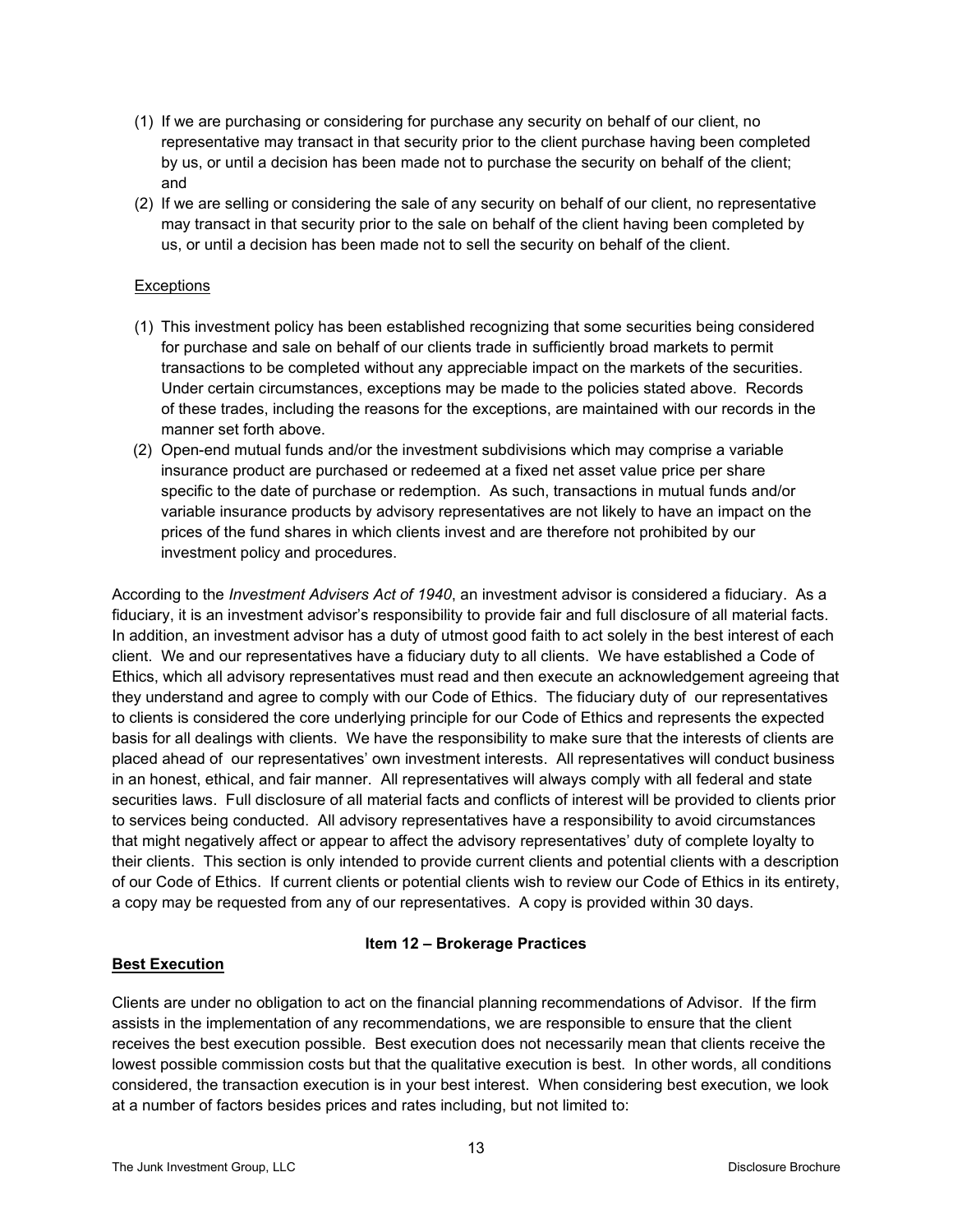- Execution capabilities (e.g., market expertise, ease/reliability/timeliness of execution, responsiveness, integration with my existing systems, ease of monitoring investments)
- Products and services offered (e.g., investment programs, back office services, technology, regulatory compliance assistance, research and analytic services)
- Financial strength, stability and responsibility
- Reputation and integrity
- Ability to maintain confidentiality

We exercise reasonable due diligence to make certain that best execution is obtained for all clients when implementing any transaction by considering the back-office services, technology and pricing of services offered.

#### *Brokerage Recommendations*

Advisor may recommend/require that clients establish brokerage accounts with the Schwab Advisor Services division of Charles Schwab & Co., Inc. ("Schwab"), a registered broker-dealer, member SIPC, to maintain custody of clients' assets and to effect trades for their accounts. The final decision to custody assets with Schwab is at the discretion of the Advisor's clients, including those accounts under ERISA or IRA rules and regulations, in which case the client is acting as either the plan sponsor or IRA accountholder. The Junk Investment Group, LLC is independently owned and operated and not affiliated with Schwab.

Schwab provides The Junk Investment Group, LLC with access to its institutional trading and custody services, which are typically not available to Schwab retail investors. These services generally are available to independent investment advisors on an unsolicited basis, at no charge to advisors. Schwab's services include brokerage services that are related to the execution of securities transactions, custody, research, including that in the form of advice, analyses and reports, and access to mutual funds and other investments that are otherwise generally available only to institutional investors or would require a significantly higher minimum initial investment.

Schwab also makes available to The Junk Investment Group, LLC other products and services that benefit the Advisor but may not benefit its clients' accounts. These benefits may include national, regional, or The Junk Investment Group, LLC specific educational events organized and/or sponsored by Schwab Advisor Services. Other potential benefits may include occasional business entertainment of personnel of The Junk Investment Group, LLC by Schwab Advisor Services personnel, including meals, invitations to sporting events, including golf tournaments, and other forms of entertainment, some of which may accompany educational opportunities. Other of these products and services assist The Junk Investment Group, LLC in managing and administering clients' accounts. These include software and other technology (and related technological training) that provide access to client account data (such as trade confirmations and account statements), facilitate trade execution (and allocation of aggregated trade orders for multiple client accounts), provide research, pricing information and other market data, facilitate payment of the Advisor's management fees from its clients' accounts, and assist with back-office training and support functions, recordkeeping and client reporting. Many of these services generally may be used to service all or some substantial number of Advisor's accounts, including accounts not maintained at Schwab Advisor Services. Schwab Advisor Services also makes available to The Junk Investment Group, LLC other services intended to help the Advisor manage and further develop its business enterprise. These services may include professional compliance, legal and business consulting,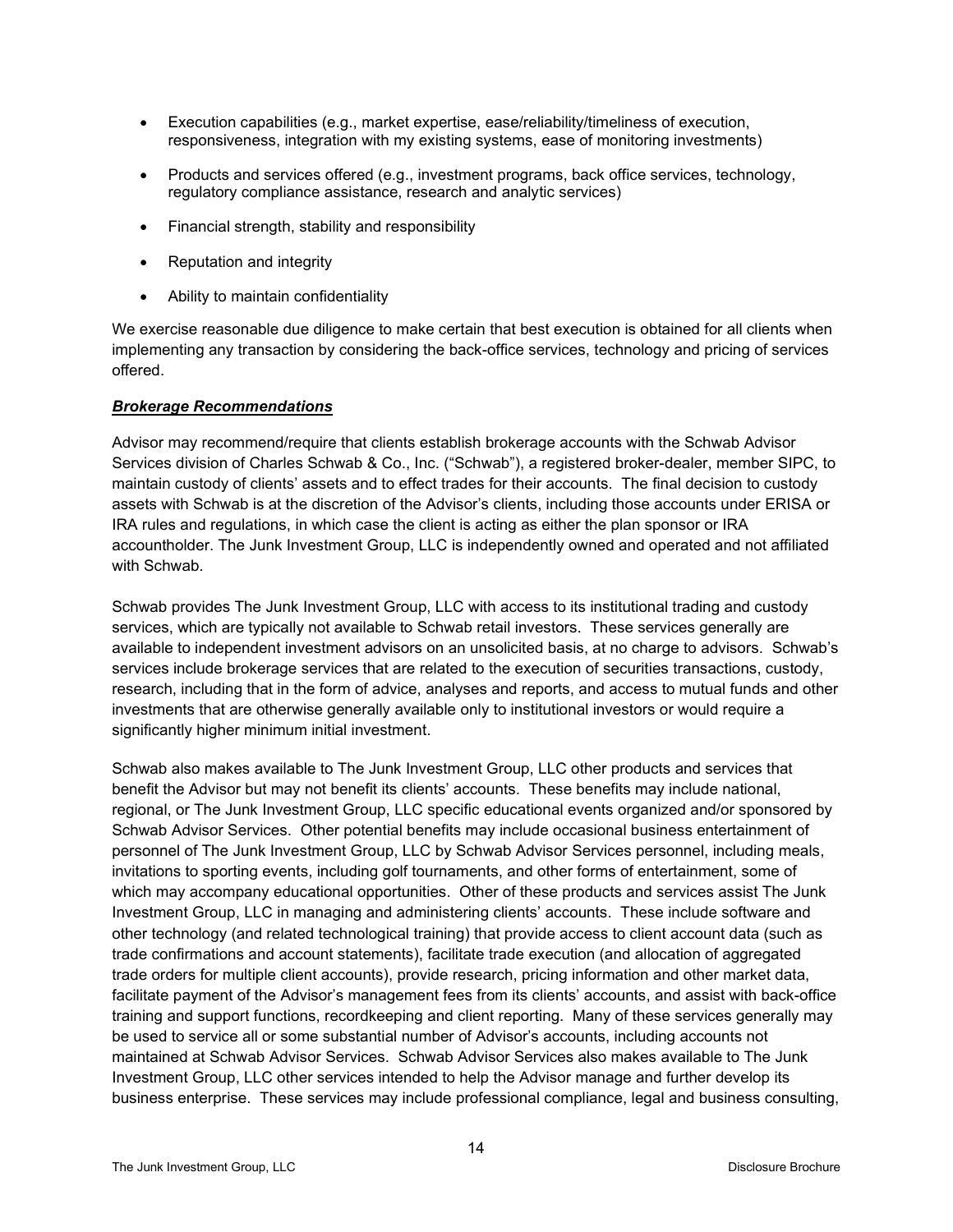publications and conferences on practice management, information technology, business succession, regulatory compliance, employee benefits providers, human capital consultants, insurance, and marketing. In addition, Schwab may make available, arrange and/or pay vendors for these types of services rendered to the Advisor by independent third parties. Schwab Advisor Services may discount or waive fees it would otherwise charge for some of these services or pay all or a part of the fees of a third-party providing these services to the Advisor. While, as a fiduciary, The Junk Investment Group, LLC endeavors to act in its clients' best interests, the Advisor's recommendation/requirement that clients maintain their assets in accounts at Schwab may be based in part on the benefit to the Advisor of the availability of some of the foregoing products and services and other arrangements and not solely on the nature, cost or quality of custody and brokerage services provided by Schwab, which may create a conflict of interest.

For Advisor's clients' accounts maintained in its custody, Schwab generally does not charge separately for custody services but is compensated by account holders through commissions or other transactionrelated or asset-based fees for securities trades that are executed through Schwab or that settle into Schwab accounts.

Please see **Item 5, Fees and Compensation,** for additional information about advisory services and implementing recommendations.

#### <span id="page-14-0"></span>**Handling of Trade Errors**

We have implemented procedures designed to prevent trade errors when implementing transactions. However, trade errors in client accounts cannot always be avoided. Consistent with our fiduciary duty, it is our policy to correct trade errors in a manner that is in the best interest of the client. We contact Schwab's Trade Department immediately about any trade error. Trading errors are usually corrected after the trade settles and may take 5-7 days to finalize.

If we or Schwab are responsible for making a trade error in a client account, the error is corrected and the client account is restored to where it would have been had the trade error not occurred. Any profit from the trade correction is retained by Schwab. Neither we nor the client retain profits from a trade correction.

#### <span id="page-14-1"></span>**Block Trades**

We do not block trades.

## **Item 13 – Review of Accounts**

## <span id="page-14-2"></span>**Account Reviews**

Financial planning services terminate upon completion of the project and no ongoing reviews are performed.

If you contract for asset management services, account reviews are conducted on an ongoing basis. We endeavor to have contact with you, either in person or by phone, as best suits your needs. A formal review of your assets is conducted at the close of each calendar quarter. We review your current asset positioning and stated objectives. We reaffirm the positioning of your assets. While the calendar is the main triggering factor, reviews can also be conducted at your request, due to changes in your personal or financial situation or due to unusual market or economic activity. You are reminded that you should advise us immediately of any changes in your investment objectives and/or financial situation.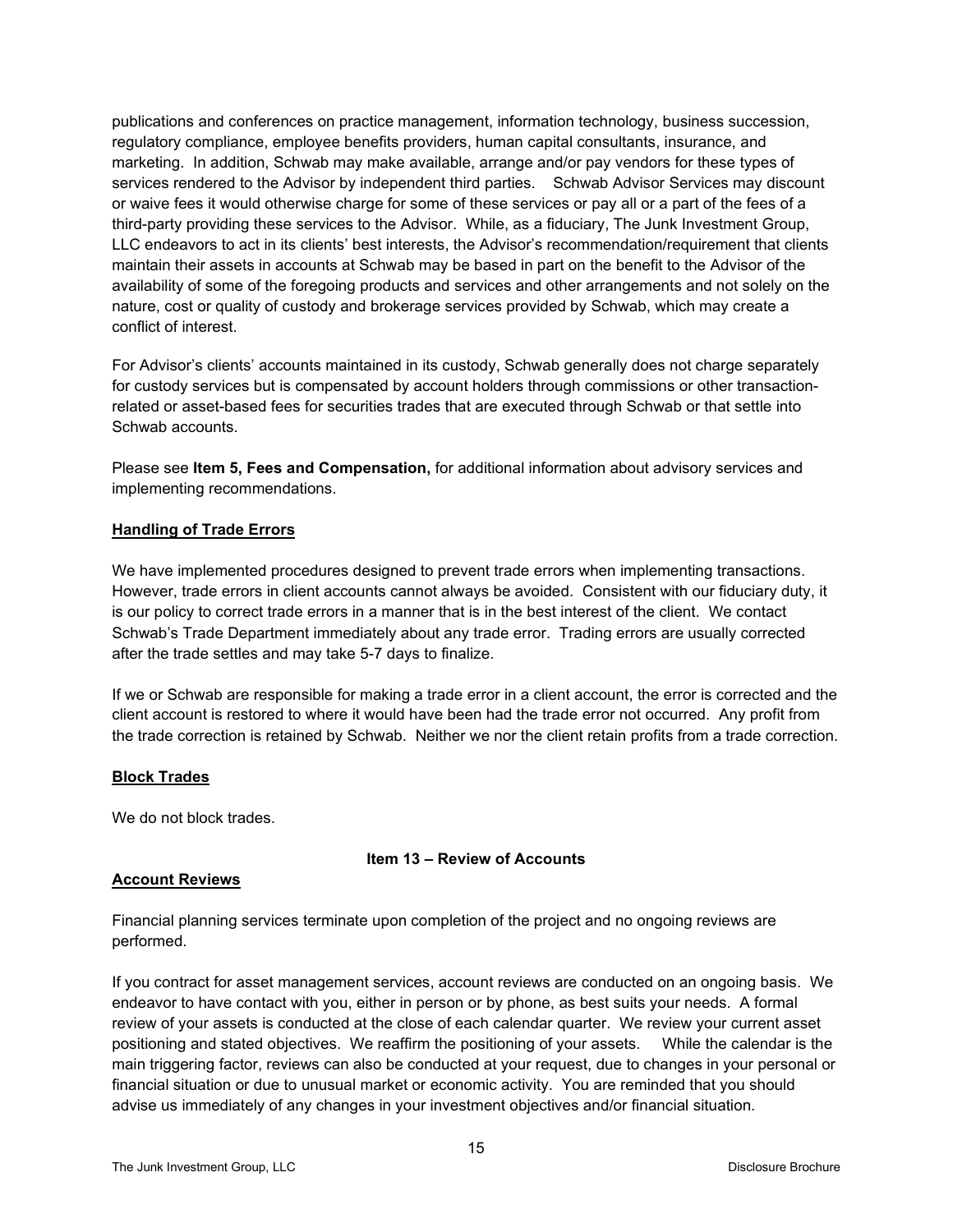Absent your specific instructions, we review accounts to verify portfolio holdings, appropriate asset allocation, possible re-balancing needs, anti-money laundering concerns, fee calculation accuracy, continued suitability and that performance continues to work toward your investment goals and objectives.

## **Account Reports**

You receive statements from your account custodian at least quarterly and receive monthly confirmation statements if there is activity in your account. If you contract with us for asset management services, we also provide you with a quarterly report summarizing your account activity and performance. There is no additional charge above your asset management fee for our quarterly report.

# **Item 14 – Client Referrals and Other Compensation**

## <span id="page-15-1"></span><span id="page-15-0"></span>**Client Referrals**

We do not directly or indirectly compensate anyone for referring clients to us.

# <span id="page-15-2"></span>**Other Compensation**

Advisor receives an economic benefit from Schwab in the form of the support products and services it makes available to independent investment advisers whose clients maintain their accounts at Schwab. These products and services, how they benefit us, and the related conflicts of interest are described above. The availability of Schwab's products and services is not based on us giving particular investment advice, such as buying particular securities for our clients.

For additional discussion on other compensation received by Advisor, please refer to **Additional Compensation** under **Item 5, Fees and Compensation**, **Item 10, Other Financial Industry Activities and Affiliations**, and **Item 12, Brokerage Practices**.

## **Item 15 – Custody**

<span id="page-15-3"></span>Custody, as it applies to investment advisors, has been defined as having access or control over client funds and/or securities, but does **not** include the ability to execute transactions in client accounts. Custody is not limited to physically holding client funds and securities. If an investment advisor has the ability to access or control client funds or securities, the investment advisor is deemed to have custody for purposes of the *Investment Advisers Act of 1940* and must ensure proper procedures are implemented. Please note that regulators have deemed the authorization to trade in client accounts to not be custody. However, we are deemed to have custody of client funds and securities whenever we are given the authority to have fees deducted directly from client accounts.

However, our procedures do **not** result in our maintaining custody of client funds and securities:

For accounts where we are deemed to have custody, we have established procedures to ensure all client funds and securities are held at a qualified custodian in a separate account for each client under that client's name. Clients or an independent representative of the client will direct, in writing, the creation of all accounts and therefore are aware of the qualified custodian's name, address and the manner in which the funds or securities are maintained. Finally, account statements are delivered directly from the qualified custodian to each client, or the client's independent representative, at least quarterly. Clients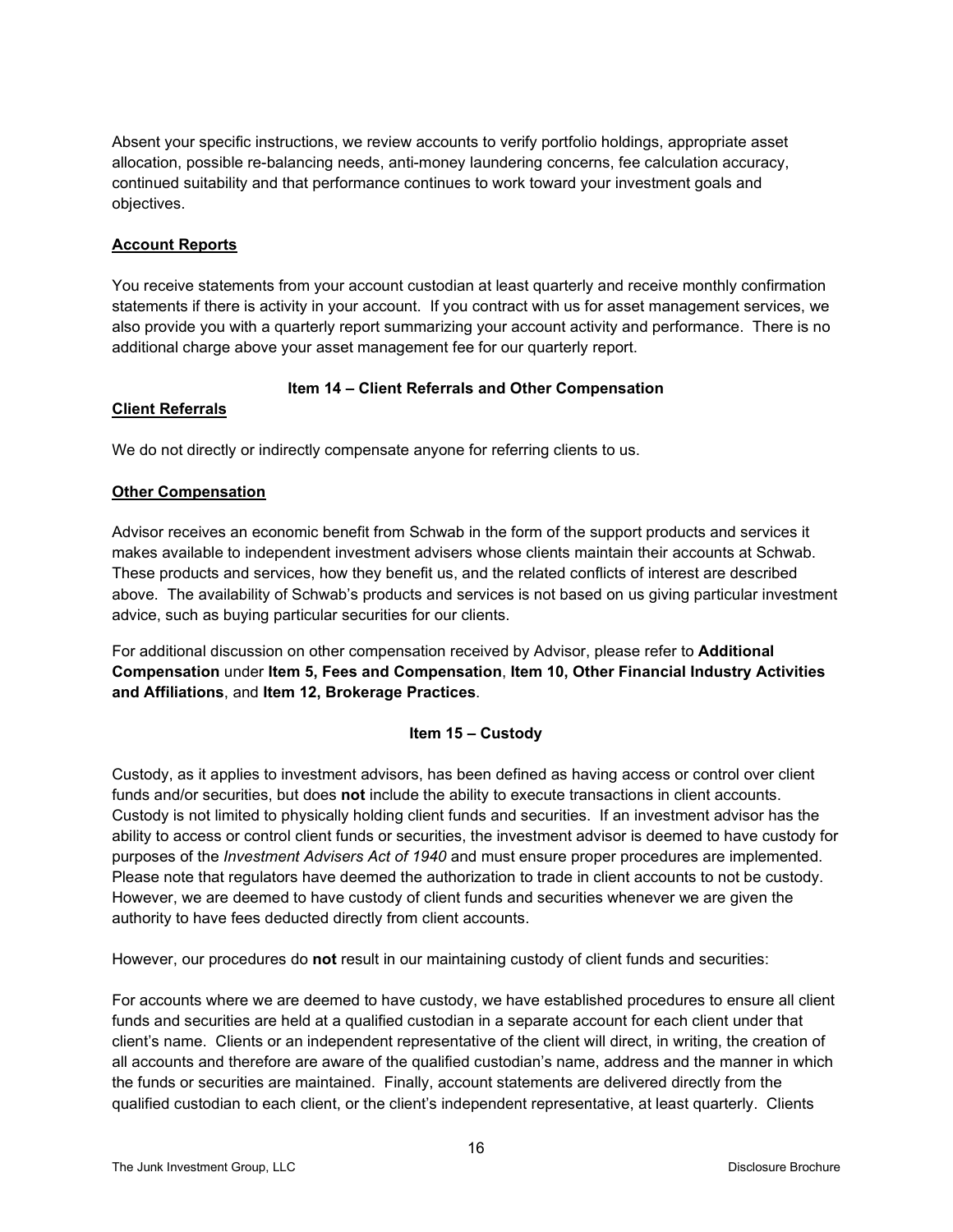should carefully review those statements and are urged to compare the statements against reports received from us. When clients have questions about their account statements, they should contact us or the qualified custodian preparing the statement.

#### **Item 16 – Investment Discretion**

<span id="page-16-0"></span>Although we have trading authority on your accounts, we manage assets on a non-discretionary basis only. This means we always contact you before implementing any transactions in an account. You must accept or reject our investment recommendations, including (1) the security being recommended, (2) the number of shares or units and (3) whether to buy or sell. Once these factors are agreed upon, we are responsible for making decisions regarding the timing of the purchase or sale and the price at which it is bought or sold. You should know that if you are not able to be reached or are slow to respond to our request, it can have an adverse impact on the timing of implementing trades and we may not achieve the optimal trading price.

You can place reasonable restrictions on the types of investments that may be purchased in your account.

## **Item 17 – Voting Client Securities**

<span id="page-16-1"></span>We do not vote proxies for you. You maintain exclusive responsibility for: (1) directing the manner in which proxies solicited by issuers of securities beneficially owned by you are voted and (2) making all elections relative to any mergers, acquisitions, tender offers, bankruptcy proceedings or other type events pertaining to your investment assets. Either we or you instruct each account custodian to forward directly to you all proxies and shareholder communications relating to your investment assets.

## **Item 18 – Financial Information**

<span id="page-16-2"></span>This item is not applicable to our brochure. We do not require or solicit prepayment of more than \$1,200 in fees per client, six months or more in advance. Therefore, we are not required to include a balance sheet for our most recent fiscal year.

<span id="page-16-3"></span>We are not subject to a financial condition that is reasonably likely to impair our ability to meet contractual commitments to clients. Finally, we have not been the subject of a bankruptcy petition at any time.